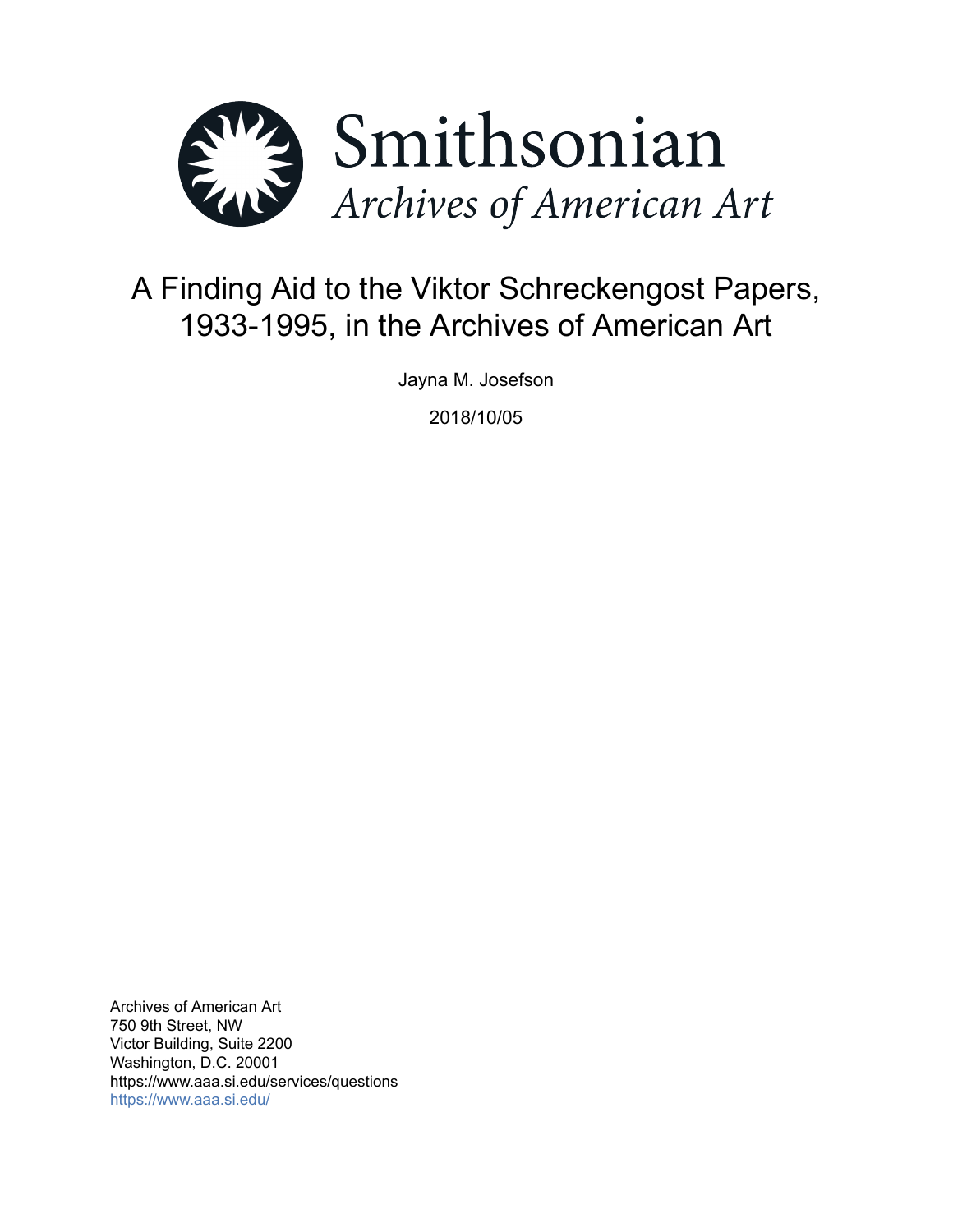# **Table of Contents**

<span id="page-1-0"></span>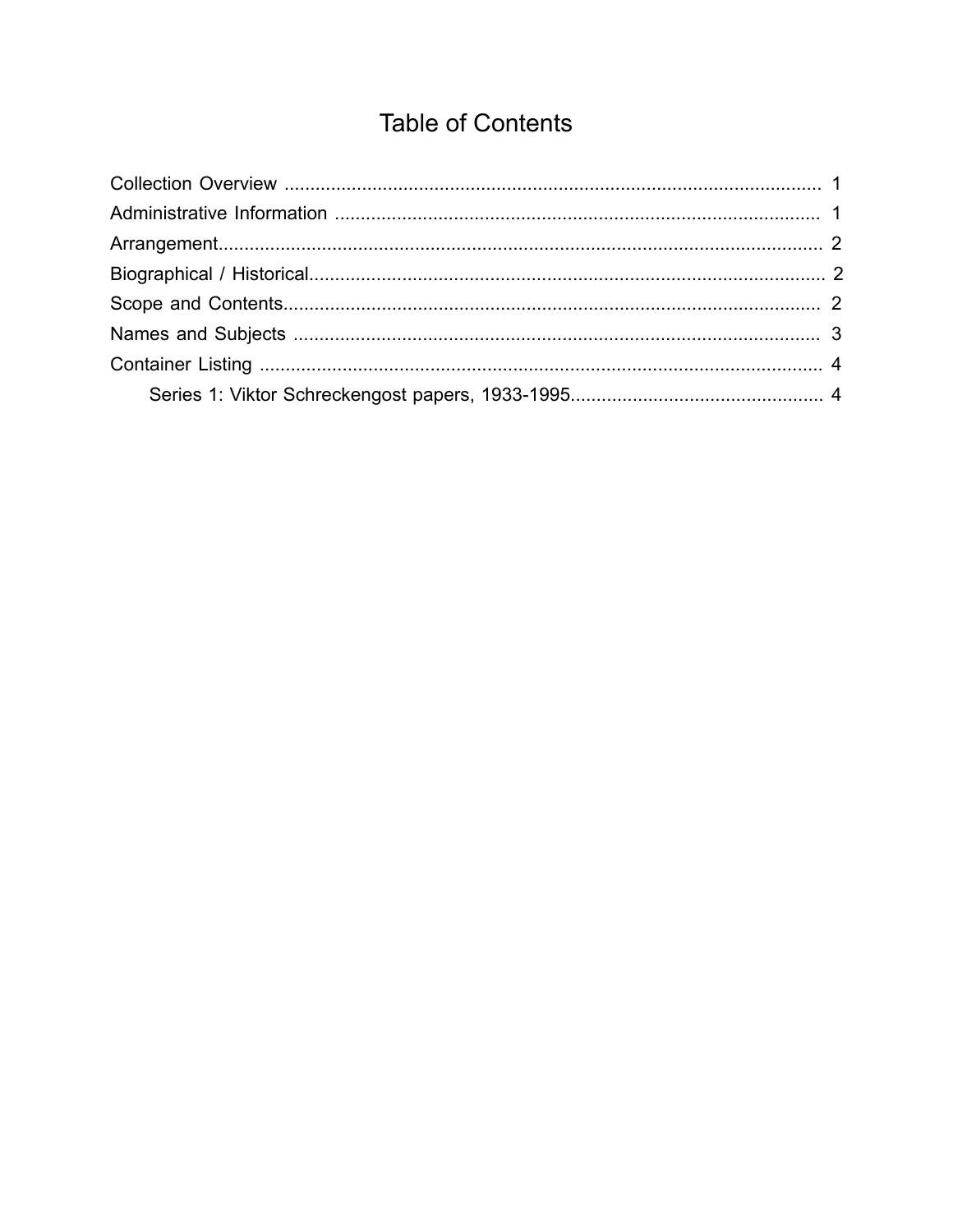## <span id="page-2-0"></span>**Collection Overview**

| <b>Repository:</b> | Archives of American Art                                                                                                                                                                                                                                                                                                                                                                                                                                                                                                                                                                                                                                                                                                                                                                           |
|--------------------|----------------------------------------------------------------------------------------------------------------------------------------------------------------------------------------------------------------------------------------------------------------------------------------------------------------------------------------------------------------------------------------------------------------------------------------------------------------------------------------------------------------------------------------------------------------------------------------------------------------------------------------------------------------------------------------------------------------------------------------------------------------------------------------------------|
| Title:             | Viktor Schreckengost papers                                                                                                                                                                                                                                                                                                                                                                                                                                                                                                                                                                                                                                                                                                                                                                        |
| Date:              | 1933-1995                                                                                                                                                                                                                                                                                                                                                                                                                                                                                                                                                                                                                                                                                                                                                                                          |
| Identifier:        | AAA schrvikt                                                                                                                                                                                                                                                                                                                                                                                                                                                                                                                                                                                                                                                                                                                                                                                       |
| Creator:           | Schreckengost, Viktor, 1906-                                                                                                                                                                                                                                                                                                                                                                                                                                                                                                                                                                                                                                                                                                                                                                       |
| Extent:            | 0.7 Linear feet                                                                                                                                                                                                                                                                                                                                                                                                                                                                                                                                                                                                                                                                                                                                                                                    |
| Language:          | English.                                                                                                                                                                                                                                                                                                                                                                                                                                                                                                                                                                                                                                                                                                                                                                                           |
| Summary:           | The scattered papers of industrial designer Viktor Schreckengost<br>measure 0.7 linear feet and date from 1933 to 1995. Largely, this<br>selection of papers deals with Schreckengost's dinnerware design<br>career, specifically with the American Limoges pottery firm of Sebring,<br>Ohio. Found is correspondence with the American Limoges China<br>Company and the Crockery and Glass Journal; printed materials<br>featuring his designs; a photo of Schreckengost and his ceramics;<br>sketches and large-scale renderings of dinnerware; and three VHS<br>videocassettes. One videocassette dates from 1993 and contains<br>an interview of Viktor and Don Schreckengost, a 1994 videocassette<br>concerns the history of Schreckengost's art, and a third tape contains a<br>slide show. |

## <span id="page-2-1"></span>**Administrative Information**

## Acquisition Information

Viktor Schreckengost lent material for microfilming in 1975. Chip Nowacek, Executive Director of the Viktor Schreckengost Foundation donated papers in 2006.

### Separated Materials

The Archives of American Art also holds material lent for microfilming (reel 1078) including three scrapbooks dating from 1929-1949 and photographs from 1929-1954. Lent materials were returned to the lender and are not described in the collection container inventory.

### Related Materials

The of bulk Viktor Schreckengost's papers are housed at Cleveland State University, Michael Schwartz Library, Special Collections in Cleveland, Ohio.

### Available Formats

Materials lent for microfilming are available on 35mm microfilm reel 1078 at the Archives of American Art offices and through interlibrary loan.

### Processing Information

The collection was processed with a finding aid prepared by Jayna Josefson in 2018.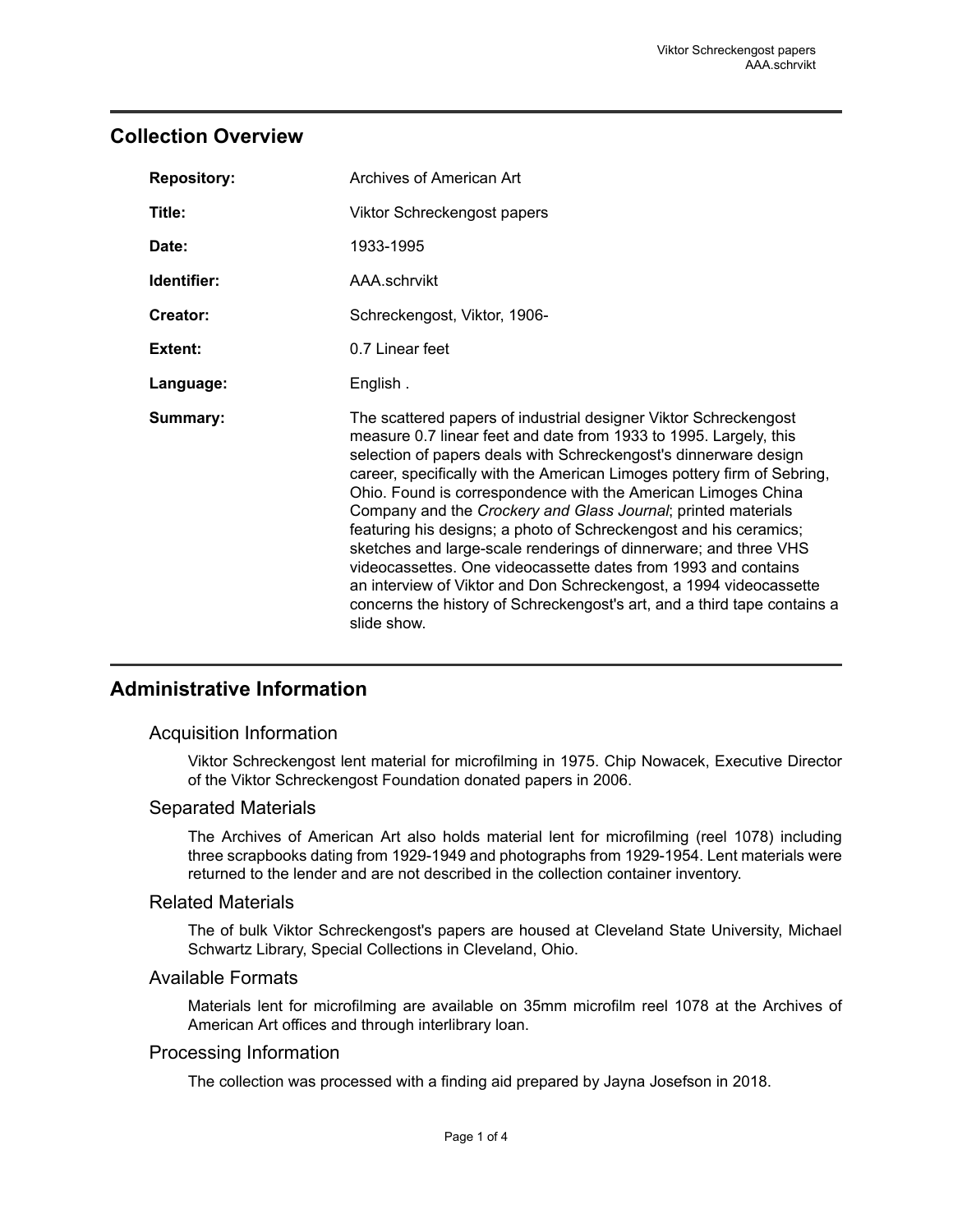## Preferred Citation

Viktor Schreckengost papers, 1933-1995. Archives of American Art, Smithsonian Institution.

### Restrictions

Use of original papers requires an appointment and is limited to the Archives' Washington, D.C., Research Center. Use of archival audiovisual recordings with no duplicate copies requires advance notice.

# <span id="page-3-1"></span>**Biographical / Historical**

Viktor Schreckengost (1906-2008) was an industrial designer, teacher, and sculptor in Cleveland, Ohio.

Schreckengost was born in Sebring, Ohio--a major dinnerware manufacturing community. He began odd jobs at the potteries as a child and created his first dinnerware design while still in high school. After attending the Cleveland School of Art (now Cleveland Institute of Art), he studied in Vienna, Austria under Michael Powolny. Returning to Cleveland, Schreckengost accepted a teaching position at the institute. Also, he worked at Cowan Pottery located in Rocky River, Ohio where he designed the *Jazz Bowl* commissioned by Eleanor Roosevelt.

Schreckengost remained an instructor at the Cleveland Institute of Art for over seventy years as faculty and professor emeritus and founded the CIA's school of industrial design. He was equally prolific in design and produced a body of work consisting of fine art ceramics, every day kitchen and dinnerware, sculpture, watercolor and industrial designs including a pedal car and a bicycle. At thirty-seven, he enlisted in U.S. Navy and fought in World War II. He designed prosthetics to help his fellow soldiers.

For the American Limoges China Company (Sebring, Ohio) and the Salem China Company (Salem, Ohio), Schreckengost designed dinnerware for the everyday American table. Influenced by the Great Depression, he believed good design did not need to be expensive. Additionally, he created complimentary design lines so that different patterns and styles could be mixed together.

He was awarded the National Medal of Arts in 2006. A lifelong Clevelander, Viktor Schreckengost passed away in Tallahassee, Florida while on vacation in 2008.

# <span id="page-3-2"></span>**Scope and Contents**

The scattered papers of industrial designer Viktor Schreckengost measure 0.7 linear feet and date from 1933 to 1995. Largely, this selection of papers deals with Schreckengost's dinnerware design career, specifically with the American Limoges pottery firm of Sebring, Ohio. Found is correspondence with the American Limoges China Company and the *Crockery and Glass Journal*; printed materials featuring his designs; a photo of Schreckengost and his ceramics; sketches and large-scale renderings of dinnerware; and three VHS videocassettes. One videocassette dates from 1993 and contains an interview of Viktor and Don Schreckengost, a 1994 videocassette concerns the history of Schreckengost's art, and a third tape contains a slide show.

# <span id="page-3-0"></span>**Arrangement**

Due to the small size of this collection the papers are arranged as one series.

• Series 1: Viktor Schreckengost papers, 1933-1995 (Box 1-3; 0.7 linear feet)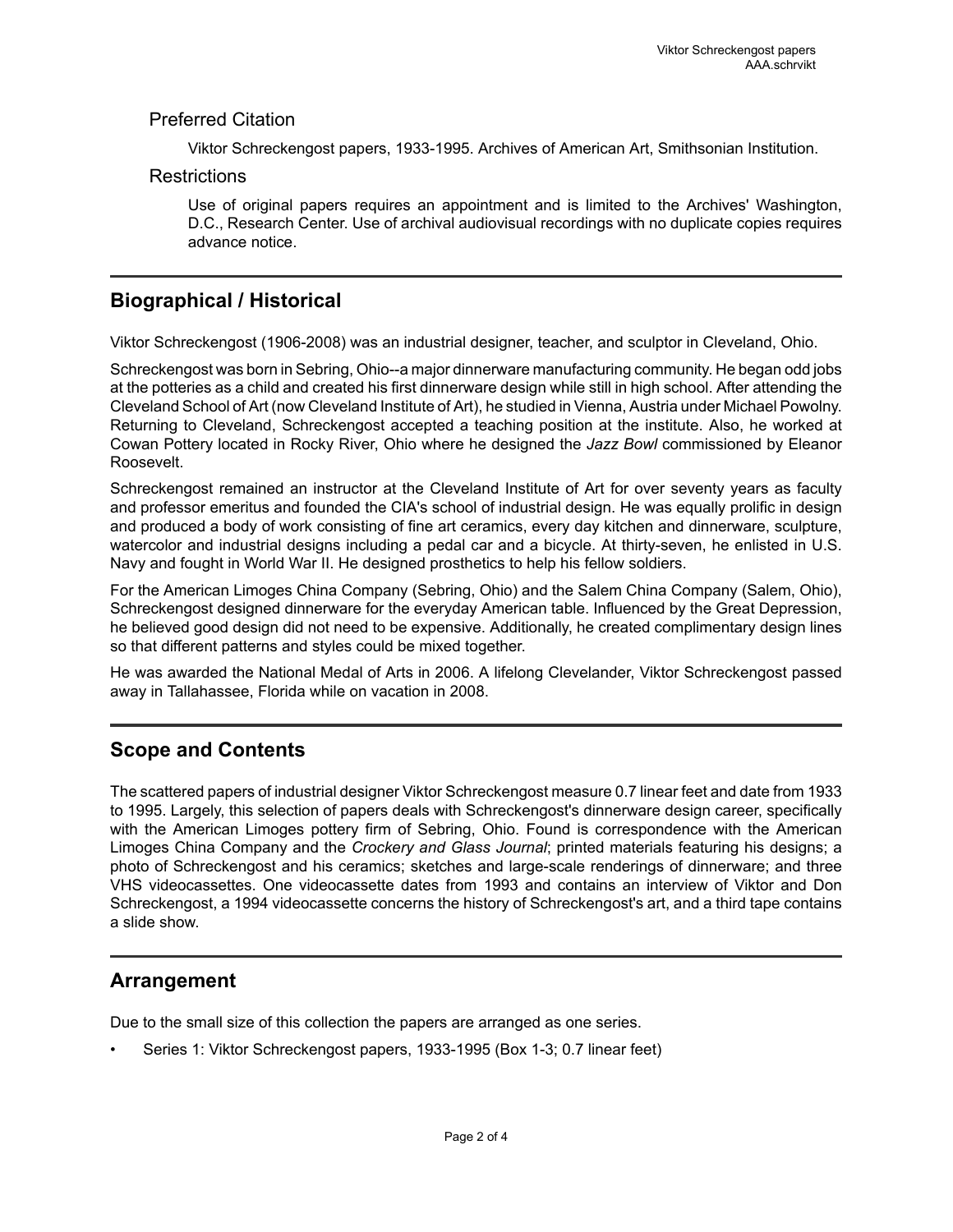# <span id="page-4-0"></span>Names and Subject Terms

This collection is indexed in the online catalog of the Smithsonian Institution under the following terms:

Subjects:

Decorative arts

Types of Materials:

Interviews Photographs **Sketches** Video recordings

Names:

American Limoges China Co.

Occupations:

Ceramicists--Ohio Industrial designers--Ohio